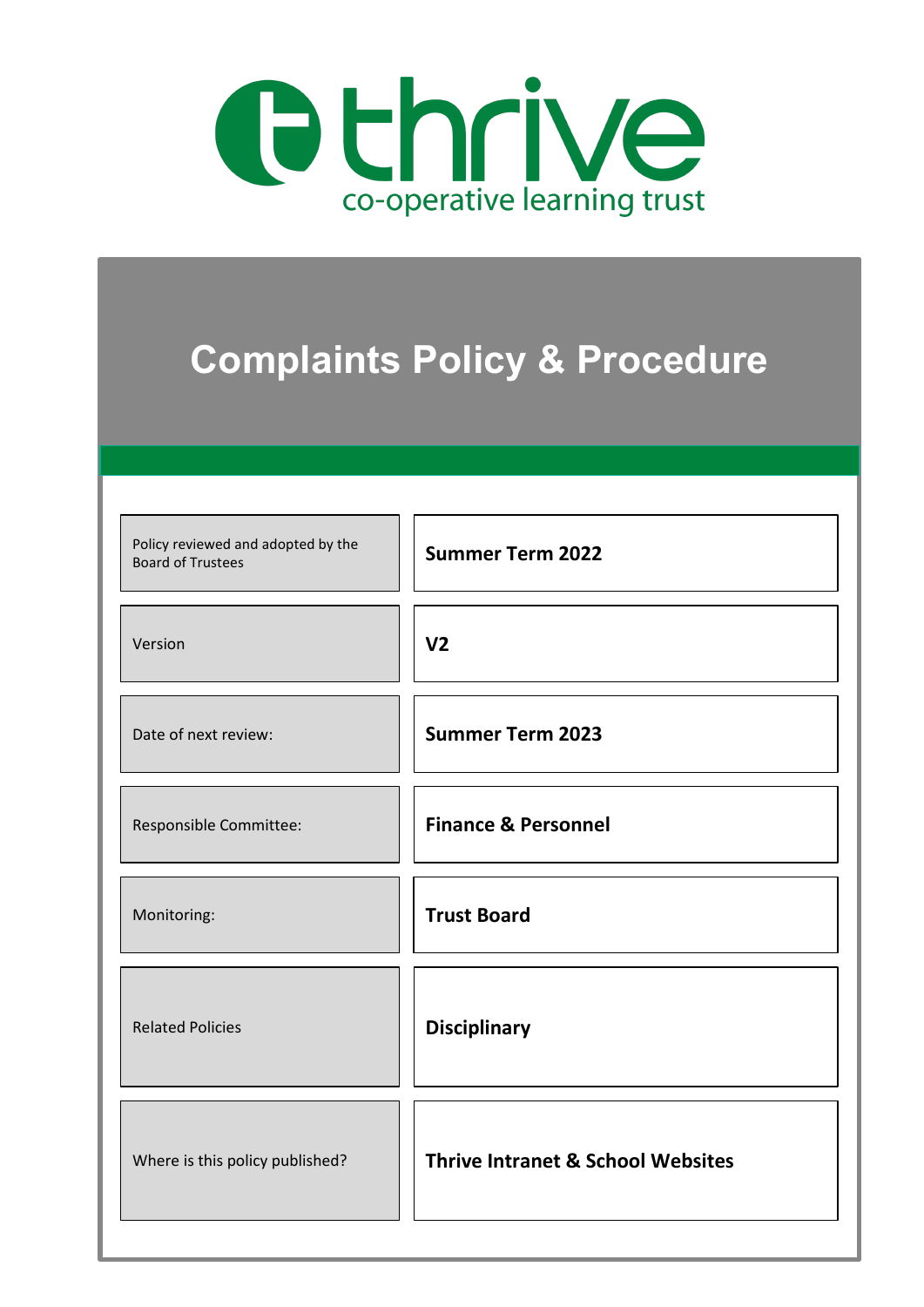# **Contents**

| <b>1 Thrive Charter</b>                                                          | $\overline{2}$ |
|----------------------------------------------------------------------------------|----------------|
| 2 Introduction, and general approach                                             | 3              |
| <b>3 Informal Resolution</b>                                                     | 3              |
| 4 Formal Stage 1: Referral to Headteacher / Head of School or Deputy Headteacher | 4              |
| 5 Formal Stage 2: Initial Referral to Chair of Governors or Their Delegate       | 5              |
| 6 Formal Stage 3: LGB Complaints Committee                                       | 5              |
| 7 Formal Stage 4: Trust Complaints Appeal Committee                              | 5              |
| <b>8 Persistent Complaints</b>                                                   | $\overline{7}$ |
| 9 Record keeping and annual reporting                                            | $\overline{7}$ |
| 10 Referral to the Department for Education (DfE)                                | 8              |
| <b>11 Referral to Ofsted</b>                                                     | 8              |
| <b>APPENDIX A: Complaints form</b>                                               | 10             |
| <b>APPENDIX B: Complaints Procedure Summary Flowchart</b>                        | 12             |

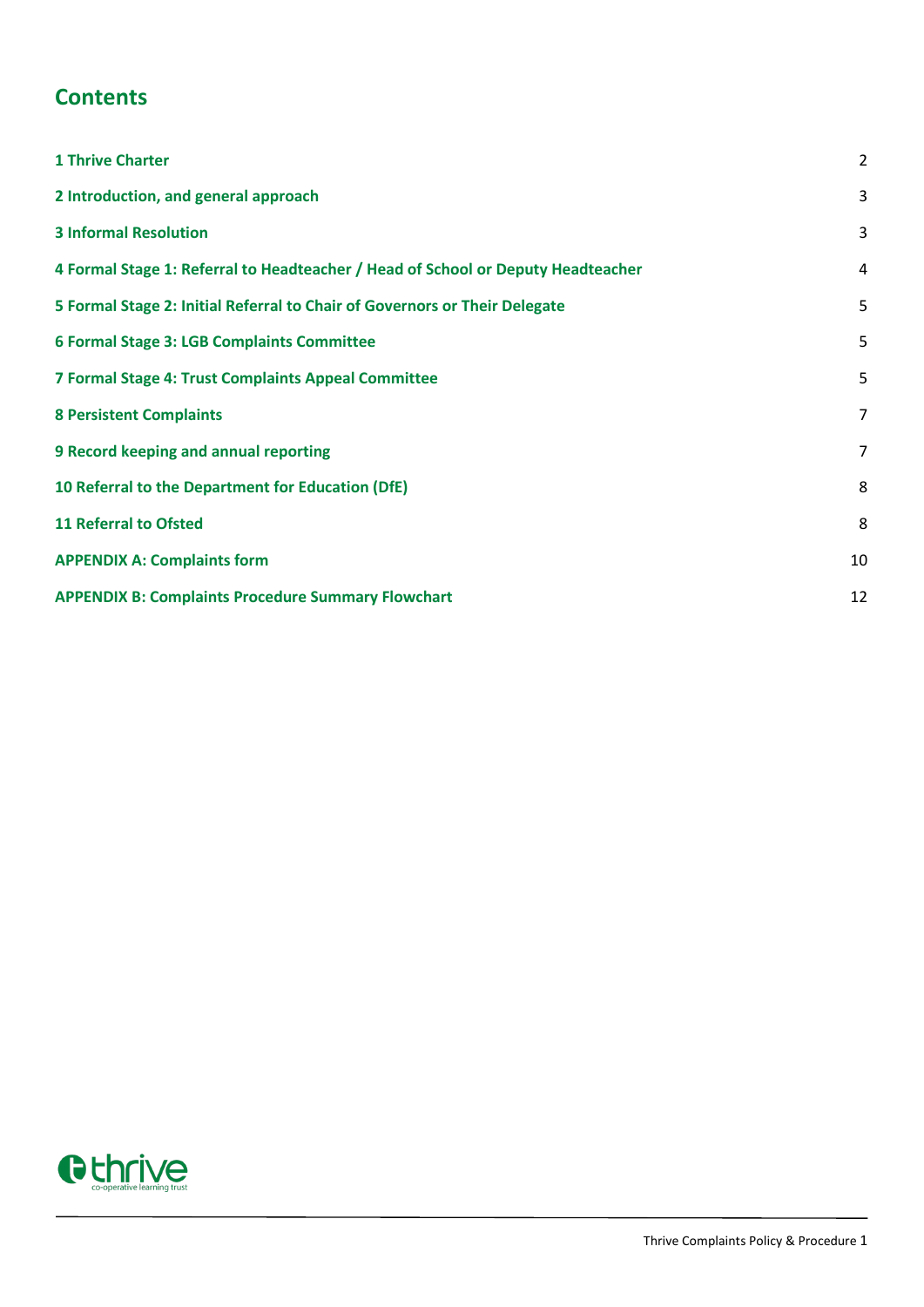#### <span id="page-2-0"></span>**1 Thrive Charter**

## **Thrive Mission Statement** *Inspiring pupils to thrive in life*

#### **Thrive Values[1](#page-2-1)**

Thrive Co-operative Learning Trust **understands** *thriving* **to mean learning**, and *learning* to mean **growing in**  *knowledge***,** *self-reliance* **and in** *responsibility towards others*. Achieving this will allow pupils and staff to **develop a sense of** *agency* **and** *co-agency*, which is the awareness that we are powerful and can affect change, that life is something to be grasped rather than something that happens, and that we have maximum impact when *we work together for the common good*. This sense of agency plays out at three scales as it affects the future of *the individual, their community (local and national), and their planet*.

To thrive, pupils and staff need **environments that are safe**, for **equality to be promoted and diversity to be celebrated**, and for **wellbeing to be valued, nurtured and supported**.

- Because the service we provide is crucial to each pupil's future life chances, we ensure that **we give all pupils the opportunity to thrive**, whatever their background or perceived abilities.
- Because our task is challenging **we all strive to grow and develop**, and we support each other in this and in developing a good work-life balance.
- Because thriving happens best where adults provide pupils with a consistency of approach, we need **people who will play their part for the greater good of the team**.
- Because we serve our local communities we act as partners in the process of assisting our children to **thrive** and will work cooperatively to see this happen.
- Because leadership is a privilege **we exercise leadership in an ethical manner** and commit ourselves to upholding [The Seven Principles of Public Life.](https://www.gov.uk/government/publications/the-7-principles-of-public-life/the-7-principles-of-public-life--2)
- Because we are facing a climate crisis we will work towards being an environmentally sustainable **organisation** and will develop pupil and staff participation in achieving this.
- Because we are funded with public money we will ensure that we focus our resources on pupils and **enable them to thrive**.

<span id="page-2-1"></span> $1$  Thrive's values are directly descended from the [Co-operative Values](https://csnetwork.coop/index.php/cooperative-values-and-principles/)

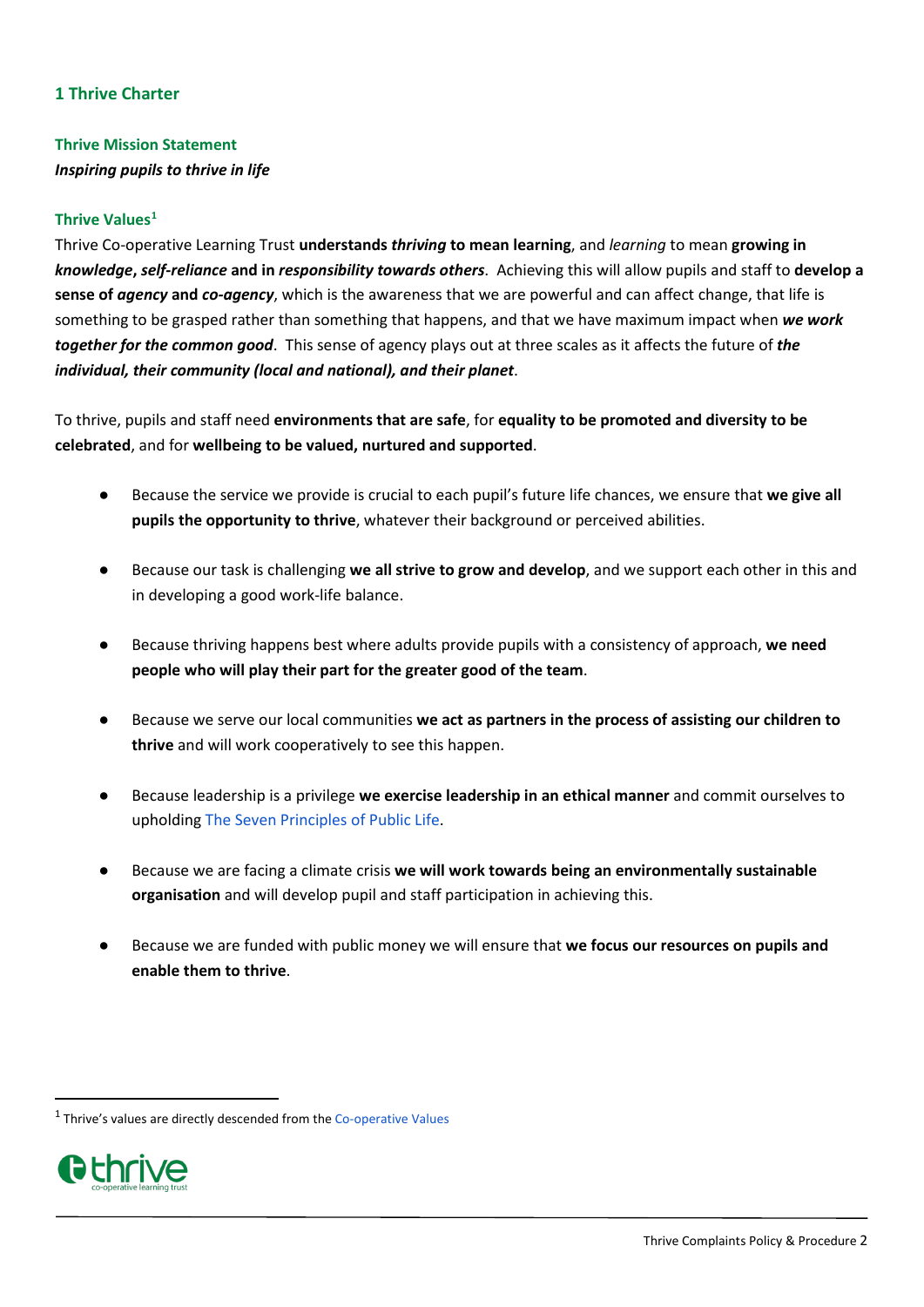## <span id="page-3-0"></span>**2 Introduction, and general approach**

- 2.1 From time to time, and despite the best efforts of all concerned, schools will receive concerns and complaints. This document sets out the procedures that will hopefully result in agreeable resolutions in the vast majority of cases. The Trust Board believes that constant feedback plays an important role in self-improvement and raising standards at a school, and all schools should carefully consider feedback, and make amendments accordingly.
- 2.2 This policy is for parents, carers and others who wish to raise a concern or make a complaint about something that has happened at a Thrive school on behalf of pupils. It is not for staff or people who have professional or commercial dealings with the school.
- 2.3 There is a difference between a **concern** and a **complaint**. A **concern** is likely to require discussion between teacher, pupils and parent / carer. If the concern is not resolved by that means then it could become a complaint. A **complaint** is likely to arise when there are issues of physical or emotional well-being, or when the Trust's stated values or aims are being ignored.
- 2.4 Whether raising a concern, or making a complaint, individuals should feel that they can share their views and that these will be considered seriously. All complainants have the right to be accompanied when making the complaint.
- 2.5 Schools will do their best to maintain an objective and open approach. Investigations will be full, fair and as timely as possible. All parties will be kept informed of progress and the decisions reached. Every effort will be made to respect confidentiality.
- 2.6 We will seek to resolve complaints by informal means wherever possible.
- 2.7 A timely resolution is desirable when dealing with concerns or complaints; delay can aggravate the original issue. Parties should be kept informed of the likely timescales involved in running appropriate processes, and any significant delays should be explained. Care must be taken to consider the matter carefully and thoroughly. Concerns should normally be raised, or complaints made, within 1 month of the incident occurring.
- 2.8 Complaints at Thrive schools have been rare and those that do arise are generally resolved to everyone's satisfaction. It helps hugely if all parties can treat those involved with respect and courtesy. Concerns or complaints will be handled sensitively and considerately.

#### <span id="page-3-1"></span>**3 Informal Resolution**

3.1 The vast majority of concerns and complaints are dealt with swifty and informally, by whichever member of staff the complaint is made to. Occasionally, it may be obvious that the issue is potentially serious and the Headteacher / Head of School, or member of the Senior Leadership Team, should be informed straight away.

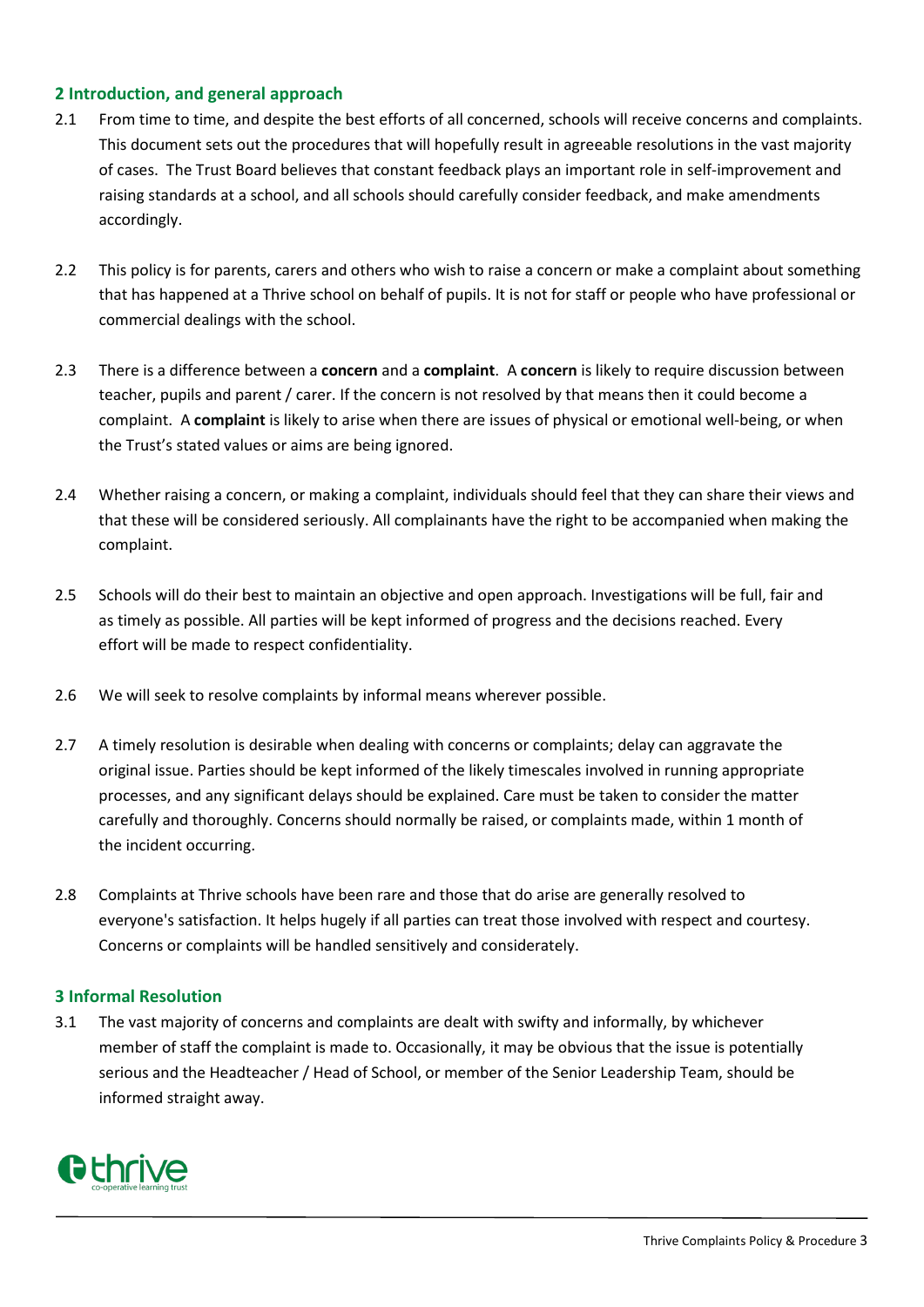- 3.2 The first point of contact for parents or carers is likely to be the class teacher, subject / year group teacher or Pastoral Year Leader / Key Stage Leader. The member of staff will make a clear note of the details, if appropriate, and will ensure that the concern is followed up.
- 3.3 Ordinarily the Headteacher / Head of School should not be the first point of referral. Sometimes a parent / carer or pupil may not know who to approach to voice their concern or complaint, and may make their concern / complaint to a senior member of staff. This member of staff will refer the concern / complaint to the relevant person in the school, and will let the complainant know who this is.
- 3.4 If a member of staff is in any doubt of what to do, or the matter is not resolved, they should refer the concern or complaint to the Head of Department, Pastoral Year Leader / Key Stage Leader, or Line Manager as appropriate.
- 3.5 Appropriate records will be kept of all concerns or complaints. These records will be stored safely and confidentially. Where a complaint is not resolved swiftly, the school will ensure that informal complaints are acknowledged within 3 days, investigate and provide a response within 10 working days.
- 3.6 In the event of a concern or complaint referencing the Head of School / Headteacher then the issue will be managed by their line manager.
- 3.7 *If the concern / complaint is not resolved to the complainant's satisfaction then the school will share the Complaints Policy and Procedure with them and advise them on how to make a formal complaint, preferably using the form in Appendix A. If the complainant has previously written to the school requesting to make a formal complaint, then this will be acceptable. The formal complaint should be sent to the Headteacher / Head of School or Deputy Headteacher, who will acknowledge receipt of the complaint within 2 working days.*

## <span id="page-4-0"></span>**4 Formal Stage 1: Referral to Headteacher / Head of School or Deputy Headteacher**

- 4.1 As part of the consideration of the complaint, the parent or carer may be invited to a meeting to discuss the complaint and give any additional details. In any event, all parties involved should be seen as soon as possible and, if appropriate, witness statements taken and any evidence collected. Records will be kept and the outcomes of the investigation confirmed in writing. This written response will explain the Headteacher / Head of School's decision and the reasons for it. If follow-up action is needed, an indication of what is being proposed will be given.
- 4.2 A written response will be made within 10 working days. This may need to be extended if meetings with the complainant or other relevant persons are unable to be arranged within this time. Where this is the case, the complainant will be informed that the timescale will need to be extended and the school should seek to obtain the complainant's agreement to this.

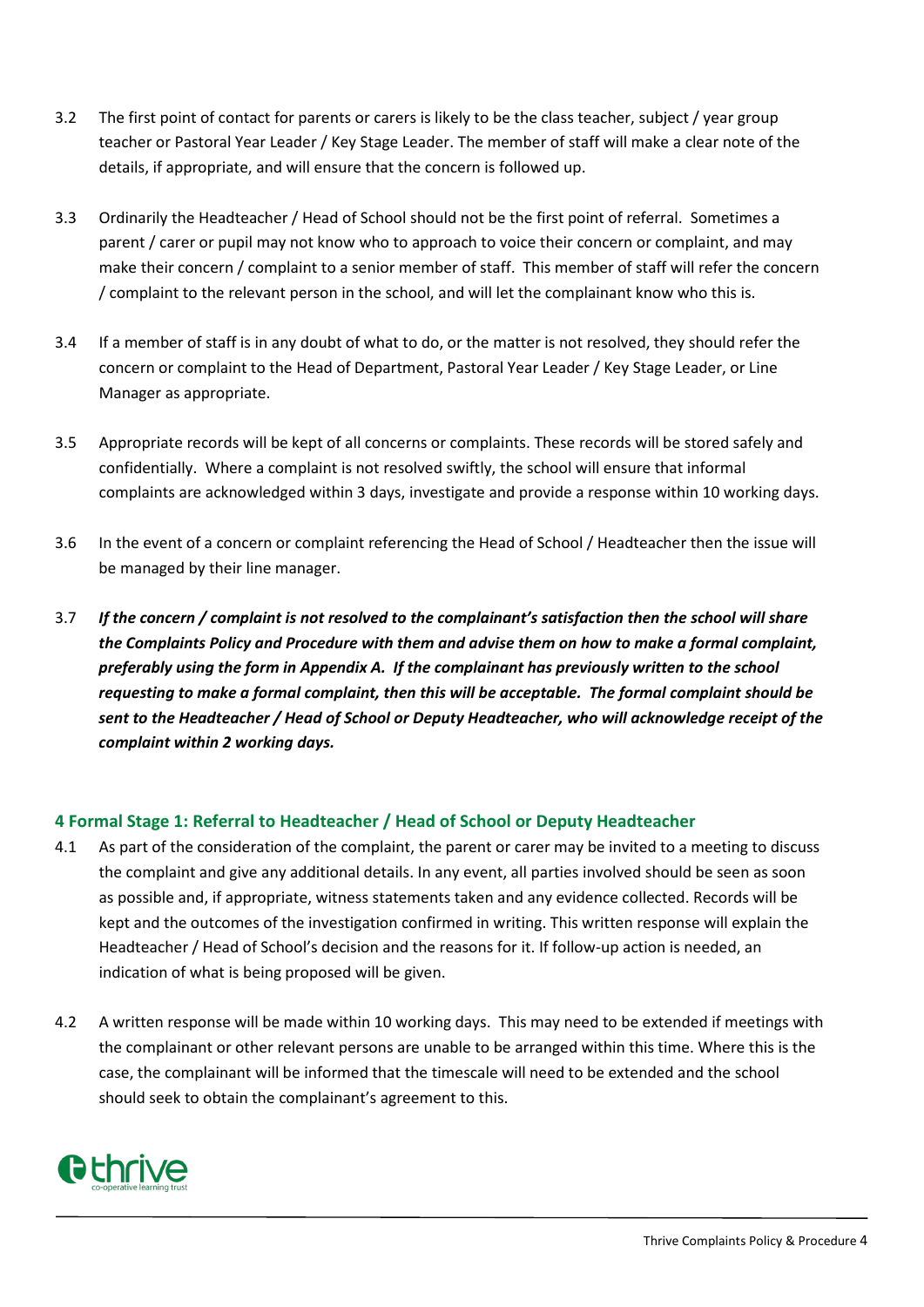4.3 *If the complainant is not satisfied with the outcome of the investigation, and wishes to proceed to the next stage, they should inform the Chair of the Local Governing Body in writing within 5 working days.*

#### <span id="page-5-0"></span>**5 Formal Stage 2: Initial Referral to Chair of Governors or Their Delegate**

- 5.1 The Chair of the LGB will decide if they should investigate the complaint themselves or delegate this to another member of the Local Governing Body, and inform the complainant of their decision within 2 working days.
- 5.2 The investigating Governor should talk to all relevant staff as necessary (Governors would not normally interview pupils themselves) and report back to the complainant with the outcome of their investigation in writing within 10 working days, offering to meet in person.
- 5.3 *If the complainant is not satisfied with the outcome of the investigation, and wishes to proceed to the next stage, they should inform the Chair of the Local Governing Body in writing within 5 working days.*

#### <span id="page-5-1"></span>**6 Formal Stage 3: LGB Complaints Committee**

- 6.1 The Chair of the LGB will offer to convene a Complaints Committee of at least 3 members, in order to review how the complaint was handled at all previous stages, and to determine if the issue has been fairly and properly dealt with. The Complaints Committee will determine their findings and make any appropriate recommendations, and inform the complainant of these within 15 working days (this may need to be extended if meetings with the complainant or other relevant persons are unable to be arranged within this time. Where this is the case, the complainant will be informed, and the school should seek to obtain the complainant's agreement to this).
- 6.2 *If the complainant is not satisfied with the outcome of the Complaints Committee's findings, and wishes to proceed to the next stage, they should inform the Chair of the Local Governing Body in writing within 5 working days who will inform the Chair of the Trust Board of the need to form a Trust Complaints Appeal Committee.*

#### <span id="page-5-2"></span>**7 Formal Stage 4: Trust Complaints Appeal Committee**

- 7.1 The Chair of the Trust Board will acknowledge receipt of the request within 2 working days. The Trust Complaints Appeal Committee will consist of at least 3 Trustees, none of whom have been previously involved, and who are independent of the school.
- 7.2 The Committee will aim to conclude its work within 20 working days of being set up.

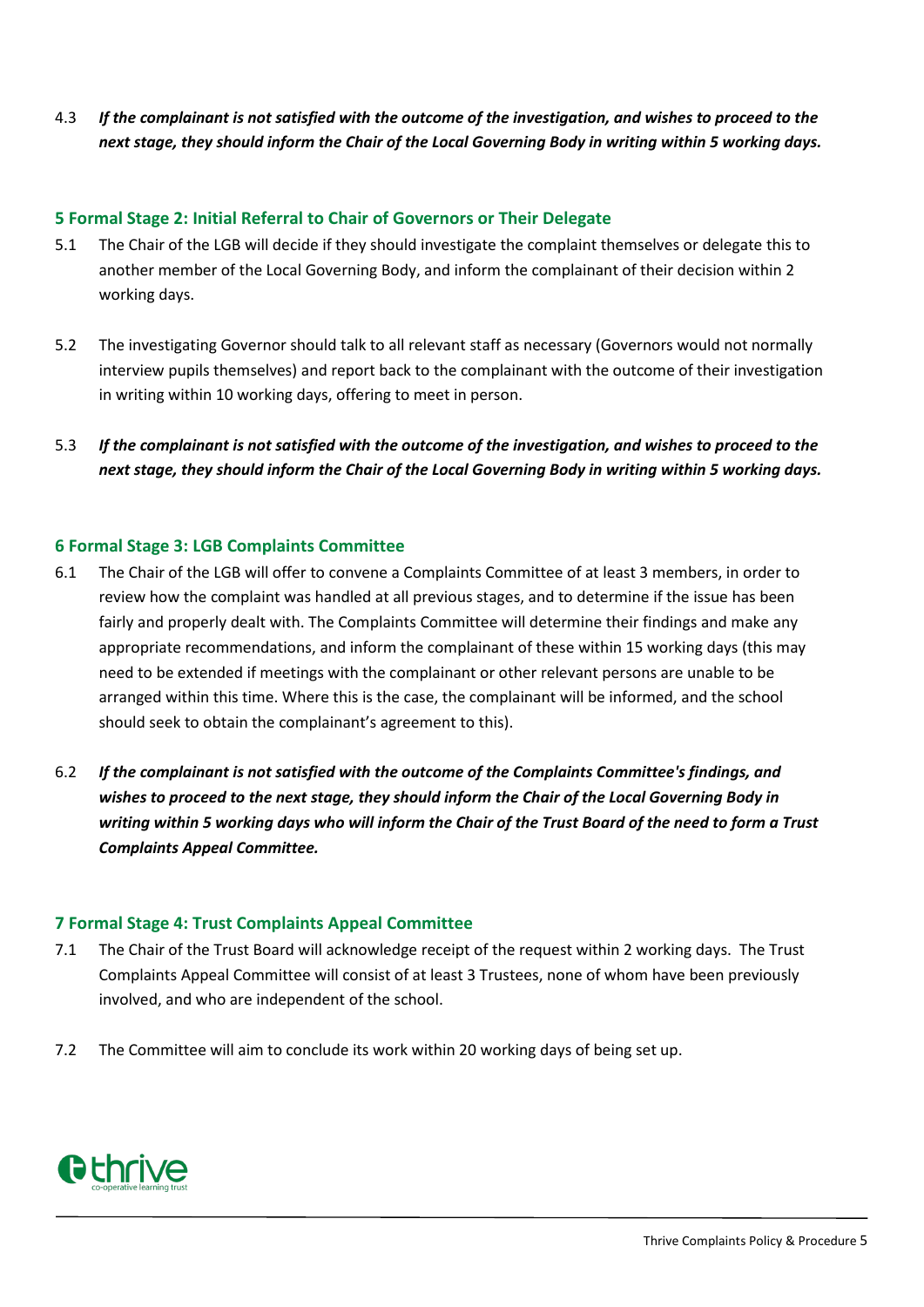- 7.3 The Trust Complaints Appeal Committee will probe into how well the complaint was handled at all previous stages, and to determine if the issue has been fairly and properly dealt with. It will be for the Committee to decide whether or not it is appropriate to interview the complainant as part of its investigations. The Committee will have access to all records relating to the complaint.
- 7.4 The period of the Committee's deliberations may need to be extended beyond the 20 working days intended if meetings with the complainant or other relevant persons are unable to be arranged within this time. Where this is the case, the complainant will be informed that the timescale will need to be extended and their agreement sought.
- 7.5 After the Complaints Appeal Committee has reviewed the complaint and all previous attempts to resolve it, and after meeting with the complainant (if this is deemed to be necessary) it will meet to conclude the matter. The complainant must have reasonable notice of the date of the review panel.
- 7.6 At the Complaints Appeal Committee meeting, the complainant and representatives from the school, as appropriate, will be present. Each will have an opportunity to set out written or oral submissions prior to the meeting. The complainant has the right to attend the meeting and be accompanied.
- 7.7 At the meeting, each individual will have the opportunity to give statements and present their evidence, and witnesses will be called, as appropriate, to present their evidence.
- 7.8 The Committee, the complainant and the school representative(s) will be given the chance to ask and reply to questions. Once the complainant and school representative(s) have presented their cases, they will be asked to leave and evidence will then be considered.
- 7.9 The Committee will then formulate its conclusions and make any recommendations. They will also provide a copy of the findings and recommendations to the complainant and, where relevant, the individual who is the subject of the complaint, and the Headteacher or Executive Headteacher.
- 7.10 The Trust Complaints Appeal Committee may decide to:
	- uphold or dismiss the complaint in whole or part; and / or
	- recommend changes to the school's systems or procedures to ensure that similar problems do not occur again.
- 7.11 The complainant will be informed of the Complaints Committee decision in writing within 5 working days of the Committee's determination.

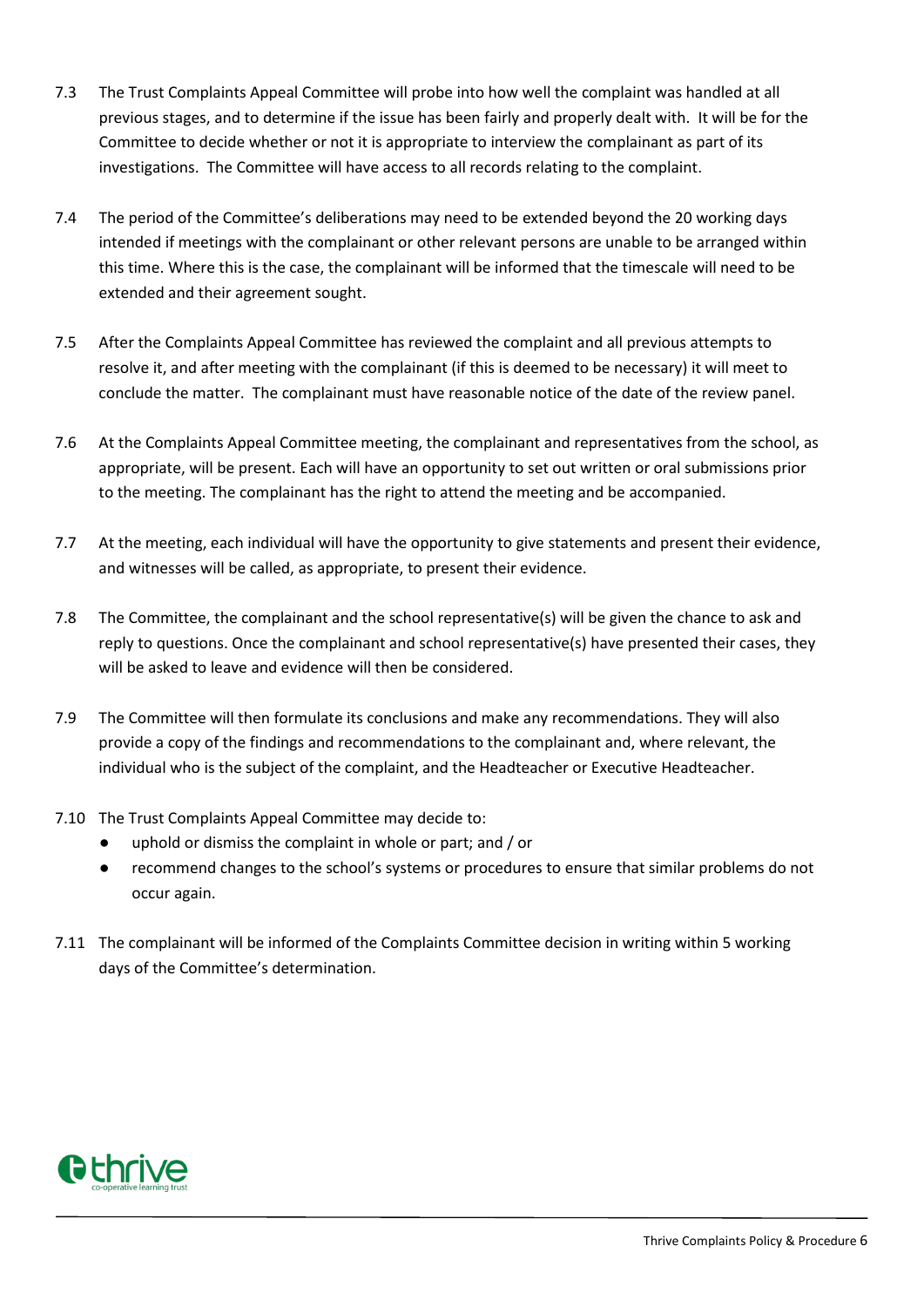#### <span id="page-7-0"></span>**8 Persistent Complaints**

- 8.1 Where a complainant tries to re-open the issue with the school after the complaints procedure has been fully exhausted and the school has done everything it reasonably can in response to the complaint, the Chair of Governors, or Chair of the Trust Board will inform the complainant that the matter is closed.
- 8.2 If the complainant subsequently contacts the school again about the same issue, the school can choose not to respond. The normal circumstance in which we will not respond is if (this list is not intended to be exhaustive):
	- the school has taken every reasonable step to address the complainant's needs, and;
	- the complainant has been given a clear statement of the school's position and their options (if any), and;
	- the complainant is contacting the school repeatedly but making substantially the same points each time.
- 8.3 The school will most likely choose not to respond if:
	- it has reason to believe the individual is contacting the school with the intention of causing disruption or inconvenience, and/or;
	- the individual's letters/emails/telephone calls are always or often abusive or aggressive, and/or;
	- the individual makes insulting personal comments about, or threats towards, school staff.
- 8.4 Once the school has decided that it is appropriate to stop responding, the complainant will be informed in writing, either by letter or email. When making this decision, the school will ensure that complainants making any new complaint are heard, and that the school acts reasonably. The school will ensure that the complainant is fully aware of the paths open to them to refer the complaint to external bodies (see section 10).

#### <span id="page-7-1"></span>**9 Record keeping and annual reporting**

- 9.1 Trust schools will record the progress of all complaints, including information about actions taken at all stages, the stage at which the complaint was resolved, and the final outcome. The records will also include copies of letters and emails, and notes relating to meetings and phone calls.
- 9.2 This material will be treated as confidential and held centrally, and will be kept entirely confidential, viewed only by those involved in investigating the complaint or on the review panel (except where the secretary of state or someone acting on their behalf or the complainant requests access to records of a complaint through a freedom of information (FOI) request or under the terms of the Data Protection Act, or where the material must be made available during a school inspection).
- 9.3 Records of complaints will be kept for 5 years.

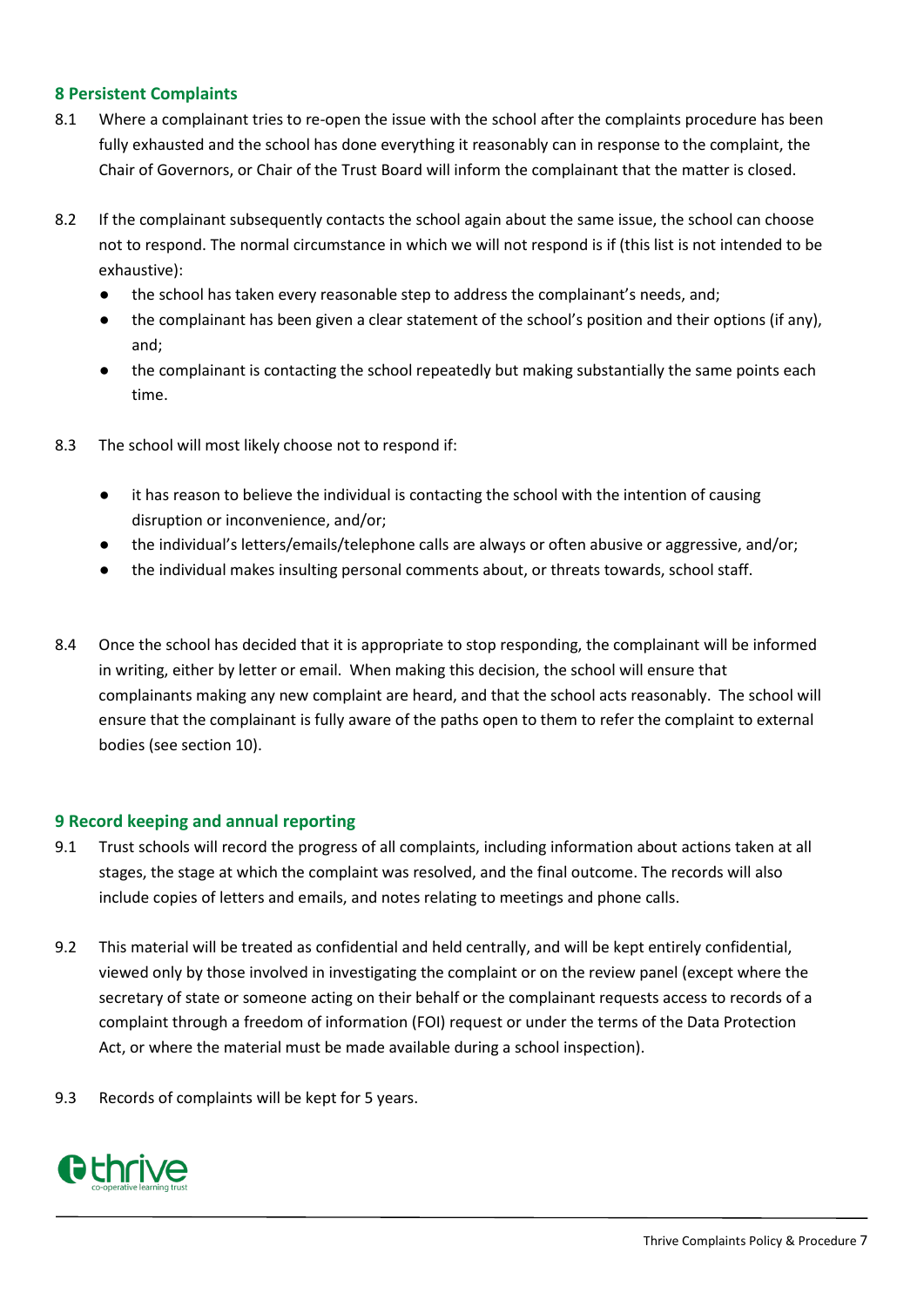- 9.4 The details of the complaint, including the names of individuals involved, will not be shared with the whole governing board in case a review panel needs to be organised at a later point.
- 9.5 The CEO will present a written report to the Trust Board giving anonymous details of the number of formal complaints received at each school, the general nature of complaints, how they were resolved, and at what stage.
- 9.6 Headteacher's and Heads of Schools will present a written report to the Local Governing Body giving anonymous details of the number of formal complaints received, the general nature of complaints, how they were resolved, and at what stage.

## <span id="page-8-0"></span>**10 Referral to the Department for Education (DfE)**

- 10.1 If the complainant is unsatisfied with the outcome of the school's complaints procedure, they can refer their complaint to the Department for Education (DfE).
- 10.2 The DfE will ensure that the complainant has followed the Trust's Complaints Policy and Procedure.
- 10.3 The DfE will check whether the complaint has been dealt with properly by the school. The DfE will not overturn a school's decision about a complaint, however, it will look into:
	- whether there was undue delay, or the school did not comply with its own complaints procedure;
	- whether the school was in breach of its funding agreement with the secretary of state;
	- whether the school has failed to comply with any other legal obligation.
- 10.4 If the school did not deal with the complaint properly, the school will be asked to re-investigate the complaint. If the school's complaints procedure is found to not meet regulations, the school will be asked to correct its procedure accordingly. For more information or to refer a complaint, see [this](https://www.gov.uk/government/organisations/education-and-skills-funding-agency/about/complaints-procedure)  [webpage.](https://www.gov.uk/government/organisations/education-and-skills-funding-agency/about/complaints-procedure)

#### <span id="page-8-1"></span>**11 Referral to Ofsted[2](#page-8-2)**

- 11.1 A complainant may refer their complaint to Ofsted. The complaint must refer to the school as a whole, and the complainant must have followed the school's complaints procedure. Ofsted cannot:
	- consider issues about individual pupils;
	- investigate specific incidents, or judge how well a school has responded to a complaint;
	- mediate or resolve disputes between you and the school;

<span id="page-8-2"></span> <sup>2</sup> Information based of Ofsted's website.

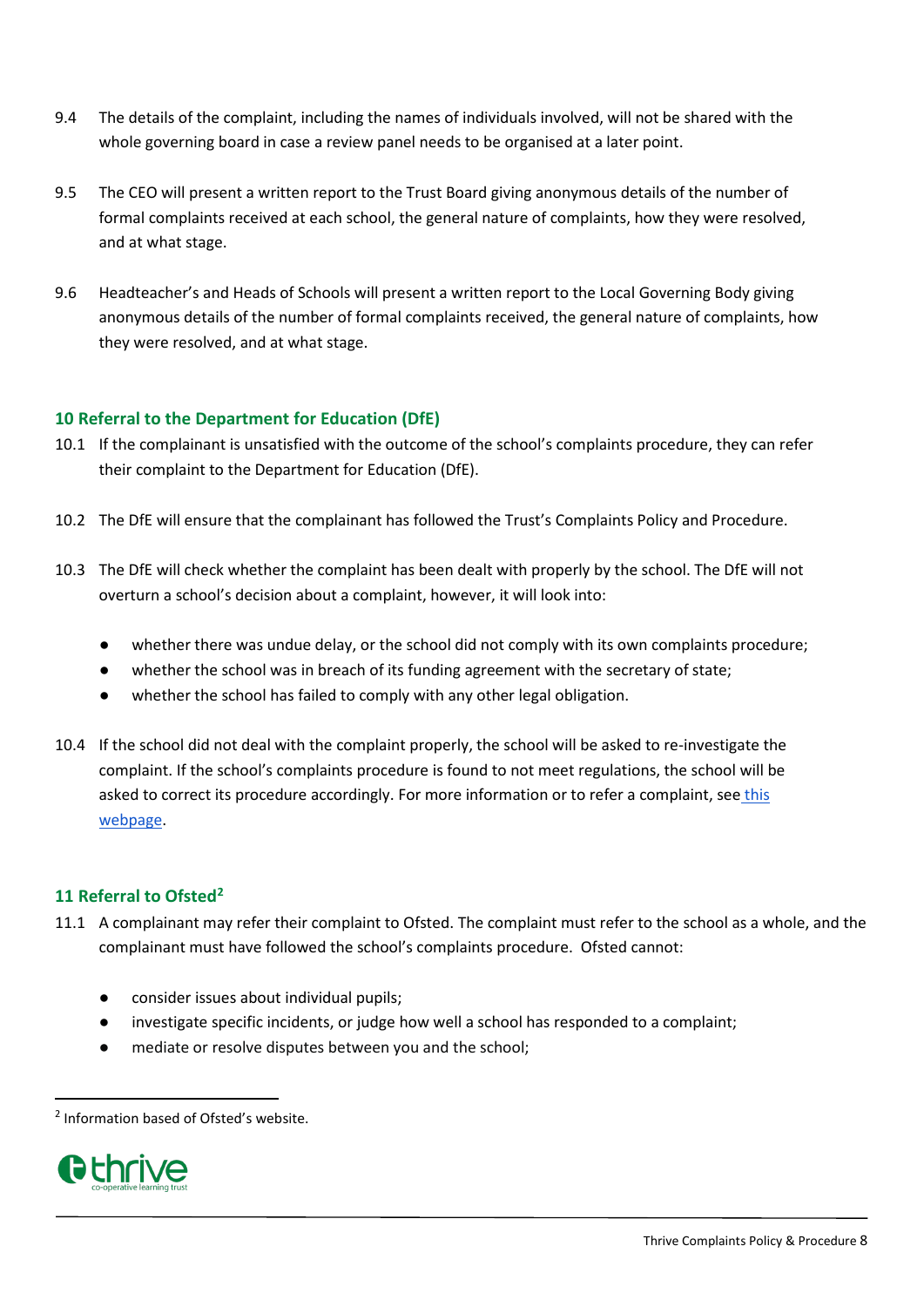- consider complaints if there are other legal ways to pursue them (for example, complaints about admissions or providing education for individual pupils with special educational needs).
- 11.2 Ofsted will direct the complainant to the school's Local Authority, and to the DfE (see section 10).

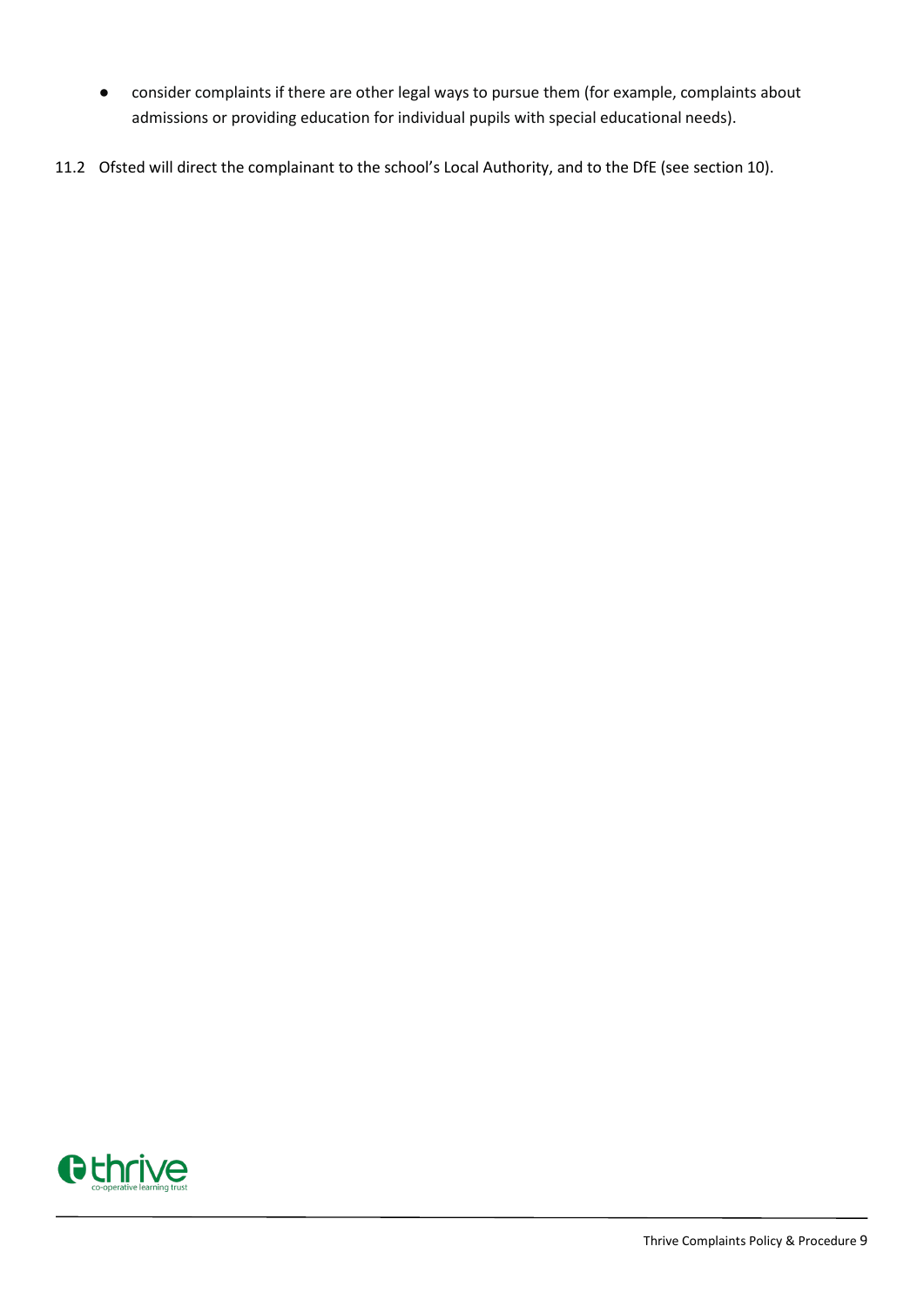## <span id="page-10-0"></span>**APPENDIX A: Complaints form**



## **Please contact the school if you would like a Word version of this Complaints Form:**

| Your name:                                                                                                                                        |
|---------------------------------------------------------------------------------------------------------------------------------------------------|
| <b>Student name:</b>                                                                                                                              |
| Your relationship to the Student:                                                                                                                 |
| <b>Address:</b>                                                                                                                                   |
|                                                                                                                                                   |
| Postcode:                                                                                                                                         |
| Daytime telephone:                                                                                                                                |
| <b>Evening telephone:</b>                                                                                                                         |
| Please give details of your complaint.                                                                                                            |
|                                                                                                                                                   |
|                                                                                                                                                   |
|                                                                                                                                                   |
|                                                                                                                                                   |
|                                                                                                                                                   |
|                                                                                                                                                   |
|                                                                                                                                                   |
| Please describe what action, if any, have you already taken to try and resolve your<br>complaint; who did you speak to and what was the response? |
|                                                                                                                                                   |
|                                                                                                                                                   |
|                                                                                                                                                   |
|                                                                                                                                                   |

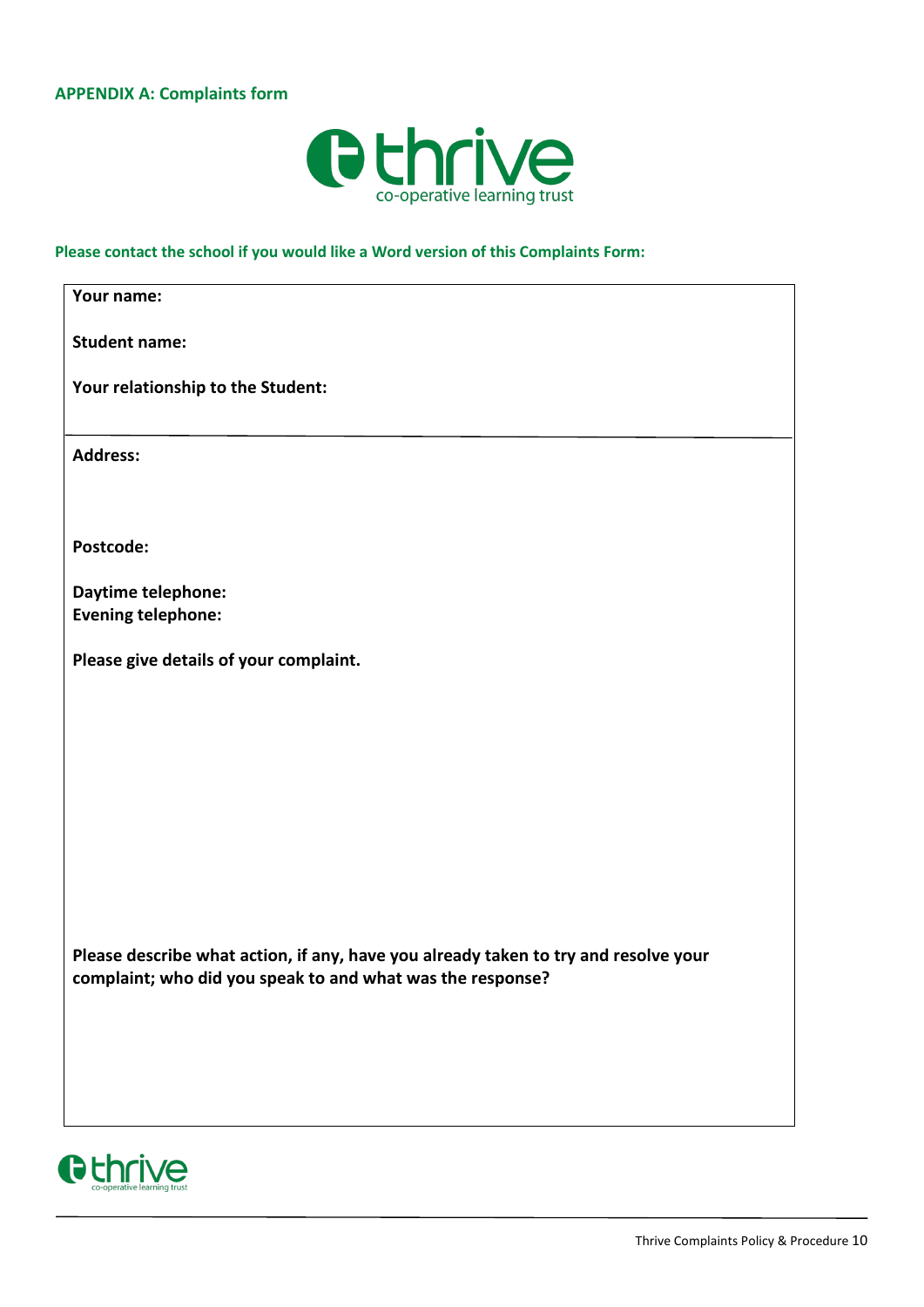| Please explain what actions do you feel might resolve the problem at this stage? |
|----------------------------------------------------------------------------------|
|----------------------------------------------------------------------------------|

**Are you attaching any paperwork? If so, please give details.**

**Signature:**

**Date:**

**Thrive use only**

**Date acknowledgement sent:**

**By whom:** 

**Complaint referred to:**

**Date:**